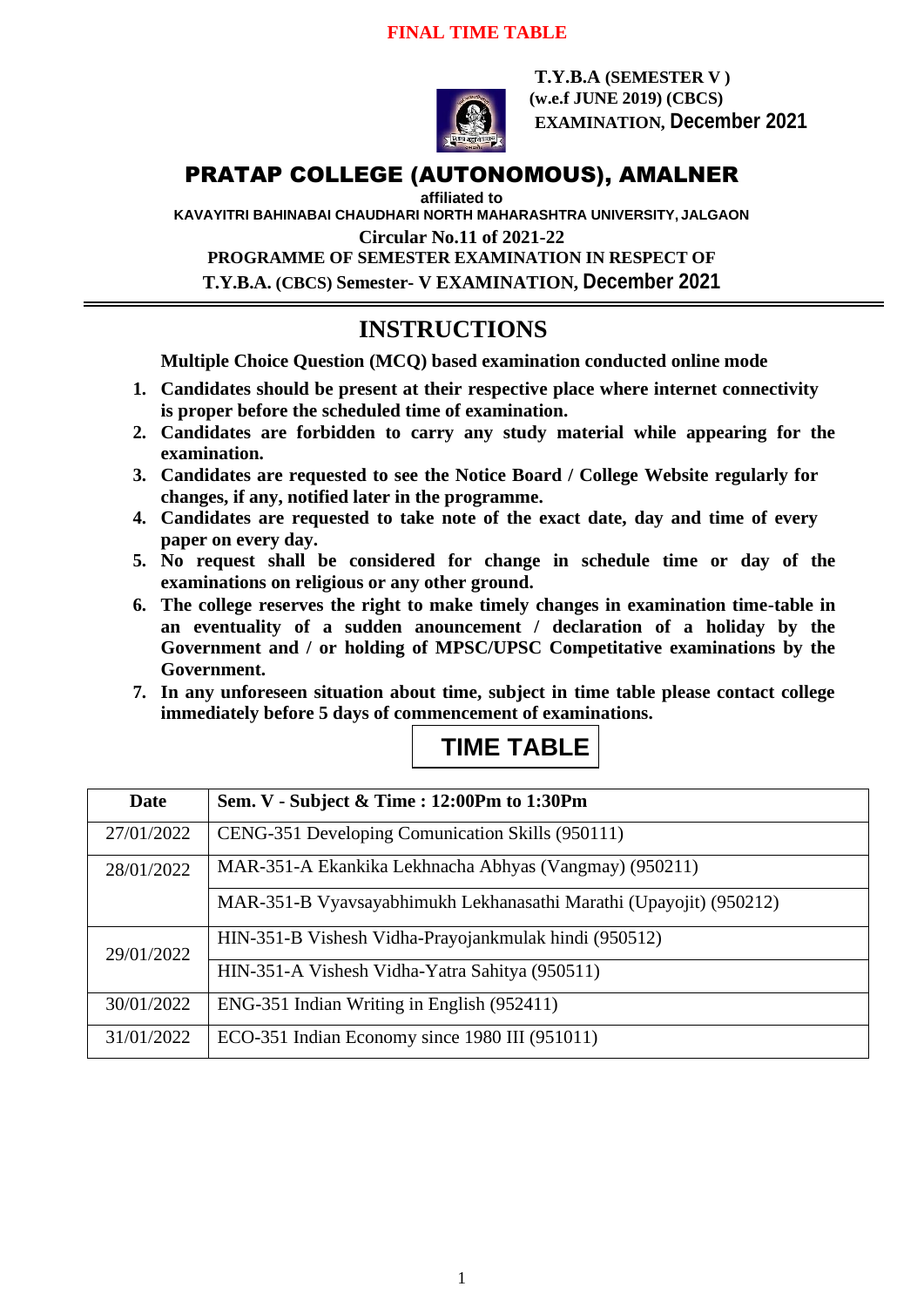## **FINAL TIME TABLE**

#### **T.Y.B.A ( SEMESTER V ) (w.e.f. JUNE 2019) (CBCS) EXAMINATION, December 2021**

| <b>Date</b> | Sem. V - Subject & Time : 12:00Pm to 1:30Pm                                    |
|-------------|--------------------------------------------------------------------------------|
| 01/02/2022  | HIS-351-B) History of civilization in Modern Europe (AD 1789-AD 1913) (951212) |
| 02/02/2022  | DEF-351 International Security Issues-I (952011)                               |
| 03/02/2022  | HIS-351-A) History of India (AD 320 to - AD 1206) (951211)                     |
| 04/02/2022  | GG-351 Environmental Geography (951511)                                        |
| 05/02/2022  | POL-351 Indian Political Thought (951111)                                      |
| 06/02/2022  | PSY-351 Management of Interpersonal Relations (951711)                         |
| 07/02/2022  | PHI-351 Modern Western Thought (953311)                                        |
|             | MAR-352 Madhyayugin Marathi Wangmayacha Itihas (950202)                        |
|             | HIN-352 Hindi Sahitya ka Itihas (Aadikal, Bhaktikal aur Ritikal) (950502)      |
|             | ENG-352 Introduction to American Literature: The 20th Century (952402)         |
|             | ECO-352-A Economics of Public Finance I (951021)                               |
| 08/02/2022  | ECO-352-B Industrial Economics-I (951022)                                      |
|             | DEF-352 Contemporary Study of War and Peace-I (952002)                         |
|             | HIS-352 History of India (AD 1526 to - AD 1707) (951202)                       |
|             | GG-352 Geography of India (951502)                                             |
|             | POL-352 Western Political Thought (951102)                                     |
|             | MAR-353 Marathicha Bhashik Abyas (950203)                                      |
|             | HIN-353 Hindi Bhasha ka Vikas (950503)                                         |
|             | ENG-353 The Study of English Language (952403)                                 |
|             | ECO-353 A Theory Of International Trade And Practical (951031)                 |
| 09/02/2022  | ECO-353-B Economic Development and Growth-I (951032)                           |
|             | DEF-353 Geo - strategy (952003)                                                |
|             | HIS-353 History of United states of America (A.D. 1776 to A.D. 1945)           |
|             | POL-353 Modern Political Analysis (951103)                                     |